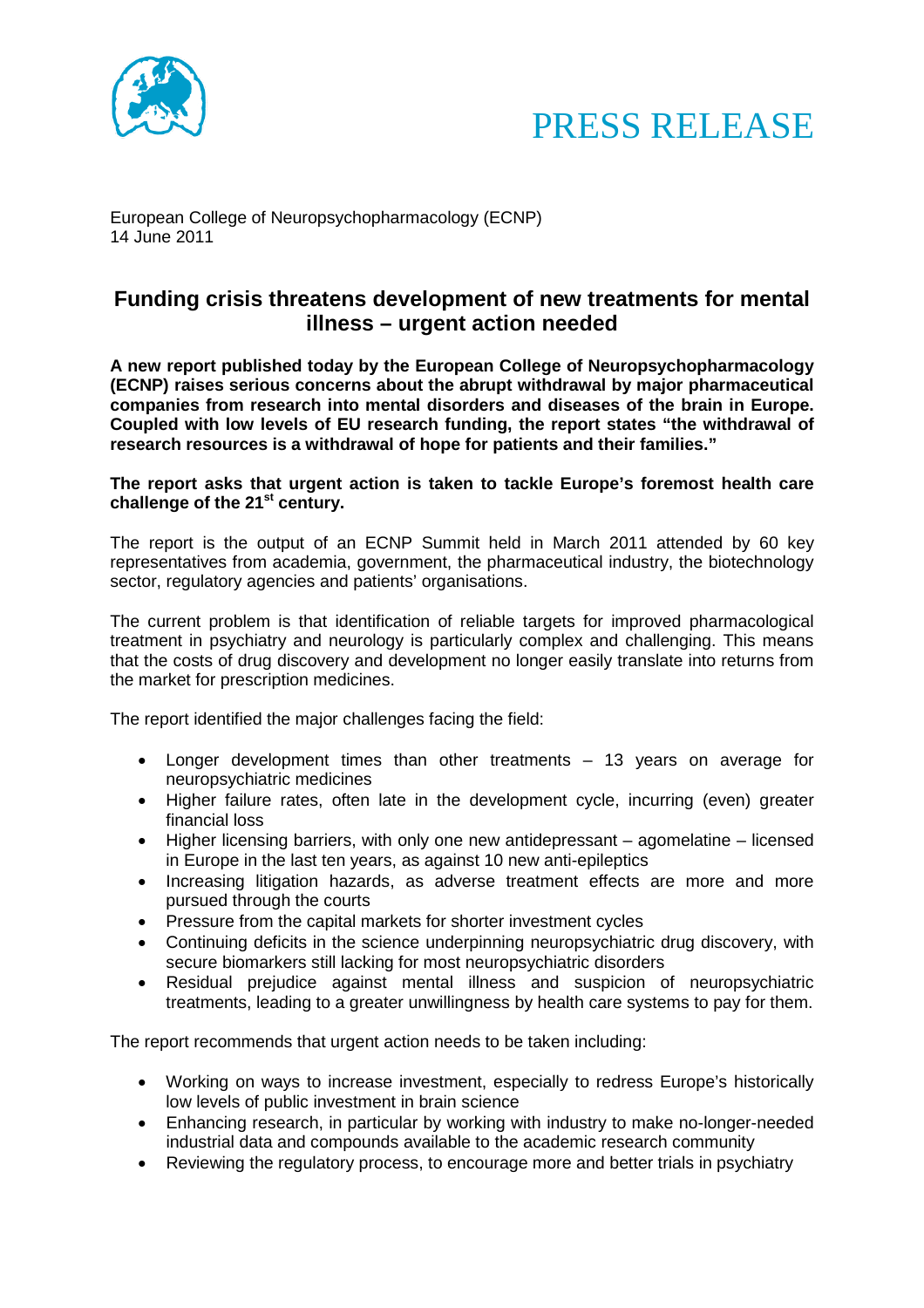• Working with patient organisations to address stigma, trial outcome measures and alternative funding sources.

Summit co-organiser David Nutt said, "Despite the public health imperative, not only has EU research funding remained very low, but – even worse – big pharma is increasingly coming to see research into better neuropsychiatric drug targets as economically non-viable. With Europe's extraordinary tradition in neuroscience innovation relying so heavily on privatesector investment, the consequences for the region's research base and public health agenda are of major concern."

Co-organiser Guy Goodwin said, "The issue here is not just that a very key part of Europe's knowledge economy is under serious threat, it's that the withdrawal of research resources means the slow down – and even outright cessation in some areas – of new treatments being developed, and this will inevitably affect patient well-being."

Every year around one third of the EU's population suffers from one or more mental or neurological disorder. The currently imperfect treatment options have resulted in highly prevalent disorders such as depression, dementia and addiction now accounting for some 35% of Europe's total disease burden – higher than cancer or heart disease.

The economic cost to the EU region, driven especially by disease-specific impairments and premature disability, is conservatively estimated at €386 billion a year (in 2005), far exceeding that of any other disease area. The human cost – in terms of illness-related work disability, social role failure and premature death – is similarly immense. As Europe's population continues to age, moreover, it is due to escalate even further. Addressing these issues, through improved prevention, intervention and rehabilitation, is Europe's health care challenge of  $21<sup>st</sup>$  century.

Executive Director of the European Brain Council, Alastair Benbow, said, "The report highlights the urgency of the Europe's funding crisis in neuropsychiatric drug discovery. If steps aren't taken now, as the report advises – to stimulate research and investment in both the public and private sector – the field could really suffer lasting damage. The consequences of this for the region's long-term mental health will necessarily be negative."

The report is available at: [www.ecnp.eu/publications/reports/report-summit2011.aspx.](http://www.ecnp.eu/publications/reports/report-summit2011.aspx)

###

#### **About ECNP**

ECNP is an independent scientific association whose mission is to advance the science of the brain, promote better treatment and enhance brain health. The annual ECNP Congress attracts scientists and clinicians from across the world to discuss the latest advances in brain research in Europe's largest meeting on brain science. More information about ECNP, its aims and activities, can be found at www.ecnp.eu.

Contact: Sonja Mak ECNP Press Office Tel. +43 1 405 5734 Fax +43 1 405 5734-16 E-mail: s.mak@update.europe.at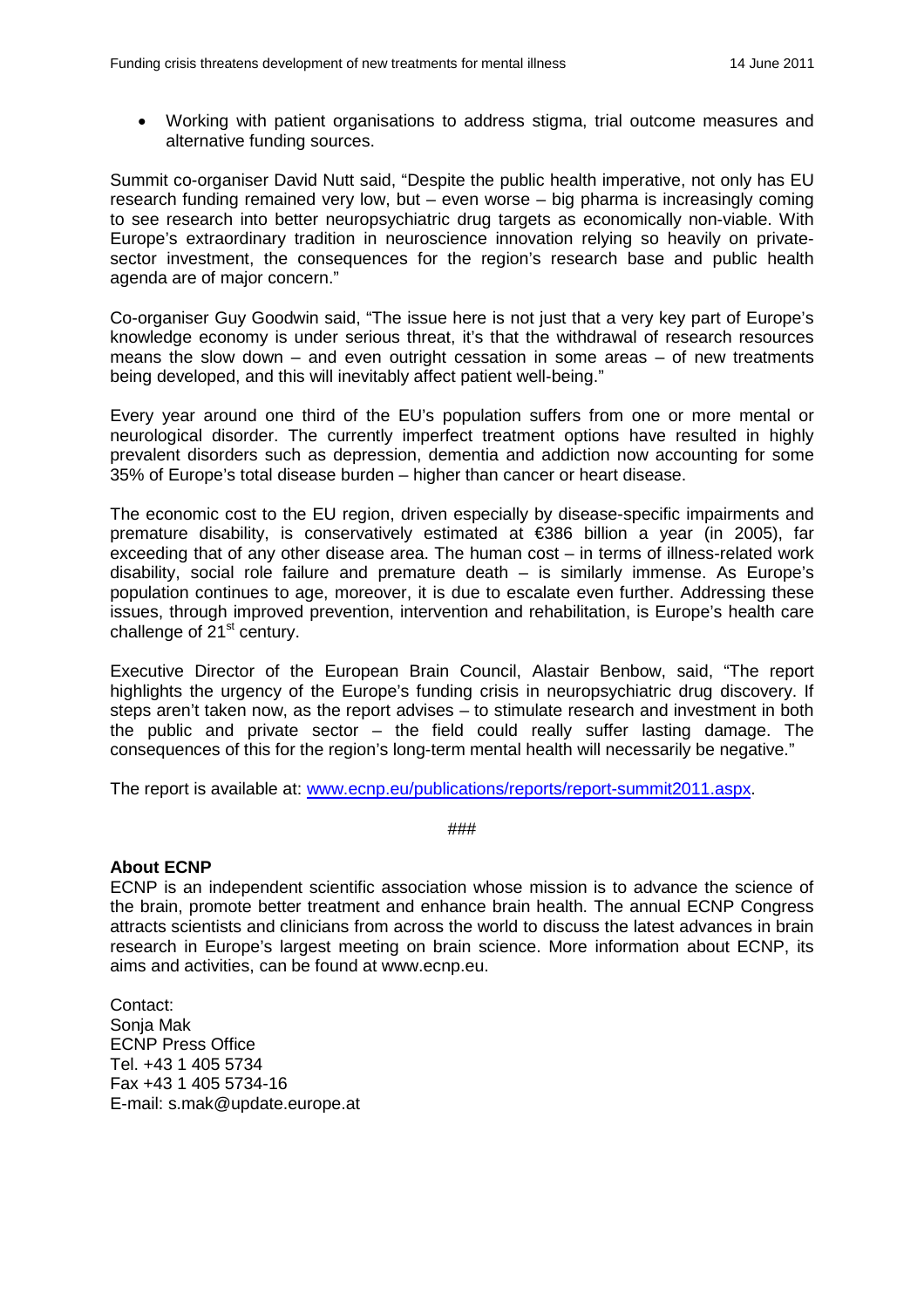European College of Neuropsychopharmacology (ECNP) 14 June 2011

# **Funding crisis threatens development of new treatments for mental illness**

### **– Fact File –**

Mental disorders and neurological diseases are disorders of the brain and the central nervous system. These encompass a wide range of mental disorders and conditions, such as depression, schizophrenia, anxiety, sleep disorders and addiction, as well as neurological disorders, such as Parkinson's disease and Alzheimer's. Neuroscience, the scientific study of the nervous system, is the underlying research discipline.

• In any given year, by a conservative estimate, almost 80 million Europeans (27% of the EU population) are affected by disorders of the brain.

Source: H.-U. Wittchen and F. Jacobi, 'Size and Burden of Mental Disorders in Europe,' *European Neuropsychopharmacology* 15 (2005), pp. 357-76. http://www.europeanbraincouncil.org/pdfs/Publications\_/Size\_Burden%20of%20Mental%20Disorders%20-%20ecnp.pdf

• Diseases of the brain and central nervous system constitute 35% of Europe's total disease burden. Throughout Europe, 23% of the years of healthy life are lost due to brain diseases and 50% of the years of life lived with disability (YLD) – at a total cost to the region of €386 billion per annum.

Source: J. Olesen and M. Leonardi, 'The burden of brain diseases in Europe,' *European Journal of Neuroscience* 10 (2003), pp. 471-77. http://www.europeanbraincouncil.org/pdfs/Publications\_/EBC%20Burden%20of%20Brain%20Diseases%20-%20EJN%20- %20August%202003.pdf

• And yet only 8% (€465 million) of the total EU's Seventh Framework Programme (FP7) health research budget (€6,050 million) has so far been invested in research on the causes and treatment of disorders of the brain.

Source: http://ec.europa.eu/research/health/index\_en.html

• Public funding for research into disorders of the brain in Europe significantly lags comparable investment in the United States.



*X-axis*: The degree of coordination (estimated) among EU member state research programmes and funding and institutional fragmentation.

*Y-axis*: The logarithmic ratio of public R&D investment in Europe (member states + European Commission) compared to the US.

*Size of bubbles*: Directly proportional to the amount of European public funding (member states + European Commission).